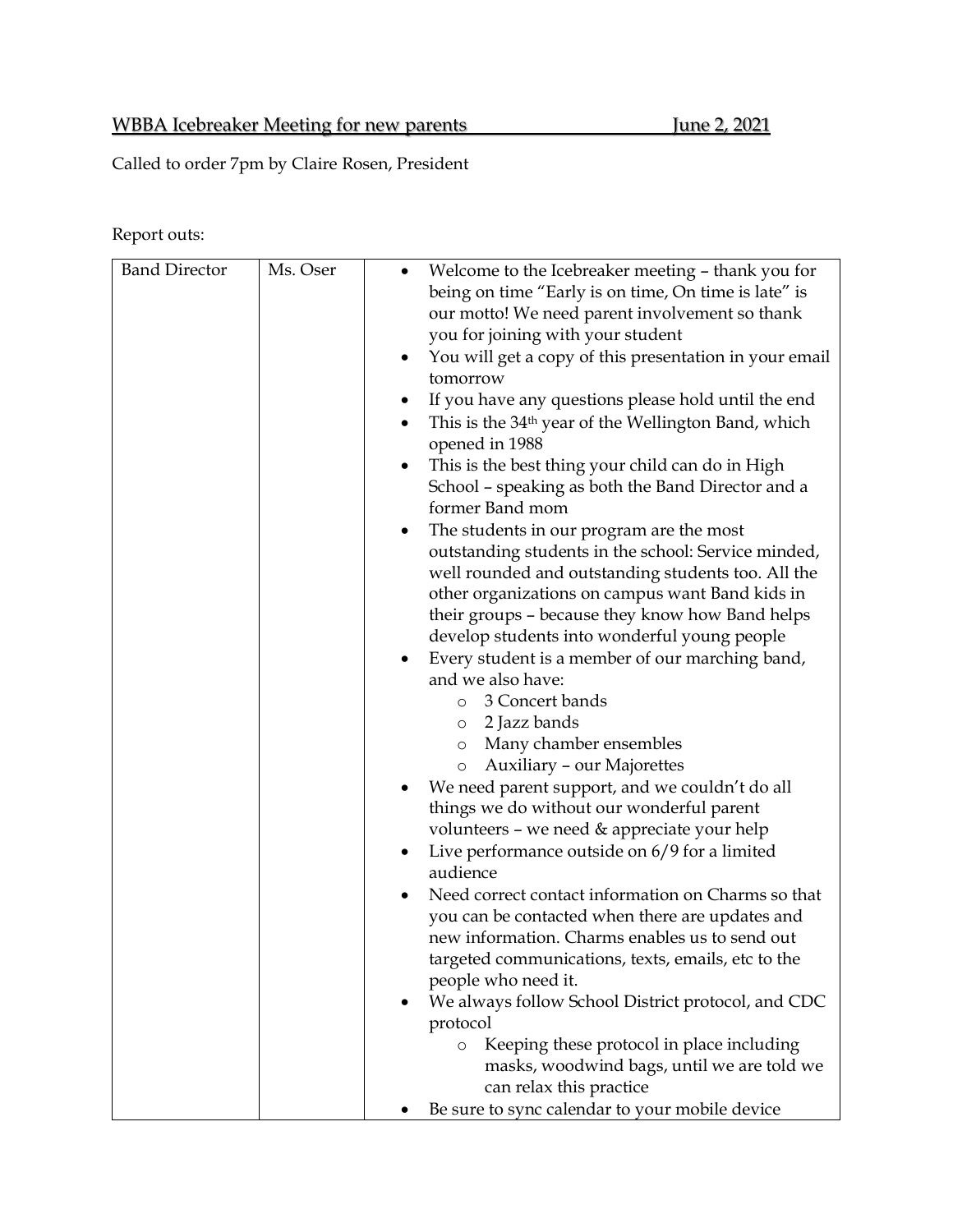|           |           | See emailed presentation deck for more details on        |
|-----------|-----------|----------------------------------------------------------|
|           |           | each slide                                               |
|           |           | Forms reviewed, in Handouts & Files folder-              |
|           |           | Medical & permission forms packet is very<br>$\circ$     |
|           |           | important and serves as permission slip                  |
|           |           | nearly all band events throughout the school             |
|           |           | year. Must have physical contact by a                    |
|           |           | physician to confirm every student is healthy            |
|           |           | enough to participate                                    |
|           |           | How we fund the band - We are not totally<br>$\circ$     |
|           |           | funded by the district or the state, in fact we          |
|           |           | only get 5% of what we need to run a                     |
|           |           | successful program from these sources. The               |
|           |           | rest is obtained through fund raising,                   |
|           |           | including the Fair Share fundraising. We                 |
|           |           | hope that everyone will participate in the               |
|           |           | fund raising to help offset costs.                       |
|           |           | Instrument loan form for students who need<br>$\circ$    |
|           |           | to borrow instruments                                    |
|           |           | Two forms needed:                                        |
|           |           | WHS waiver for extra-curricular activity just<br>$\circ$ |
|           |           | for this year. Please get is signed and upload           |
|           |           | into the folder that is attached on Google               |
|           |           | Classroom.                                               |
|           |           | Camp permission slips – also must be signed<br>$\circ$   |
|           |           | and uploaded into Google Classroom -                     |
|           |           | please do not email these forms, they must be            |
|           |           | uploaded into the folder so that the District,           |
|           |           | who has access to the form can view as                   |
|           |           | needed (can be PDF scan or photo).                       |
|           |           | Now let's meet our very dedicated and supportive band    |
|           |           | parents on our WBBA board - Please get to know these     |
|           |           | parents who will be a great asset to you during your     |
|           |           | student's time with the program.                         |
| President | Claire    | Band will be a great way to relate to your student -     |
|           | Rosen     | please be involved and share the experience.             |
|           |           | Claire is leaving after having 2 students going          |
|           |           | through the program, over the last 8 years - THANK       |
|           |           | YOU CLAIRE!                                              |
|           | Sandy Erb | These memories are for your life - you will never<br>٠   |
|           |           | regret being involved with your kids.                    |
|           |           | Please volunteer - we need lots of talented parents to   |
|           |           | help including our website, photography, and of          |
|           |           | course chaperoning                                       |
|           |           | Contact us for questions anytime this Summer and         |
|           |           | during the year if you have questions or need any        |
|           |           | info                                                     |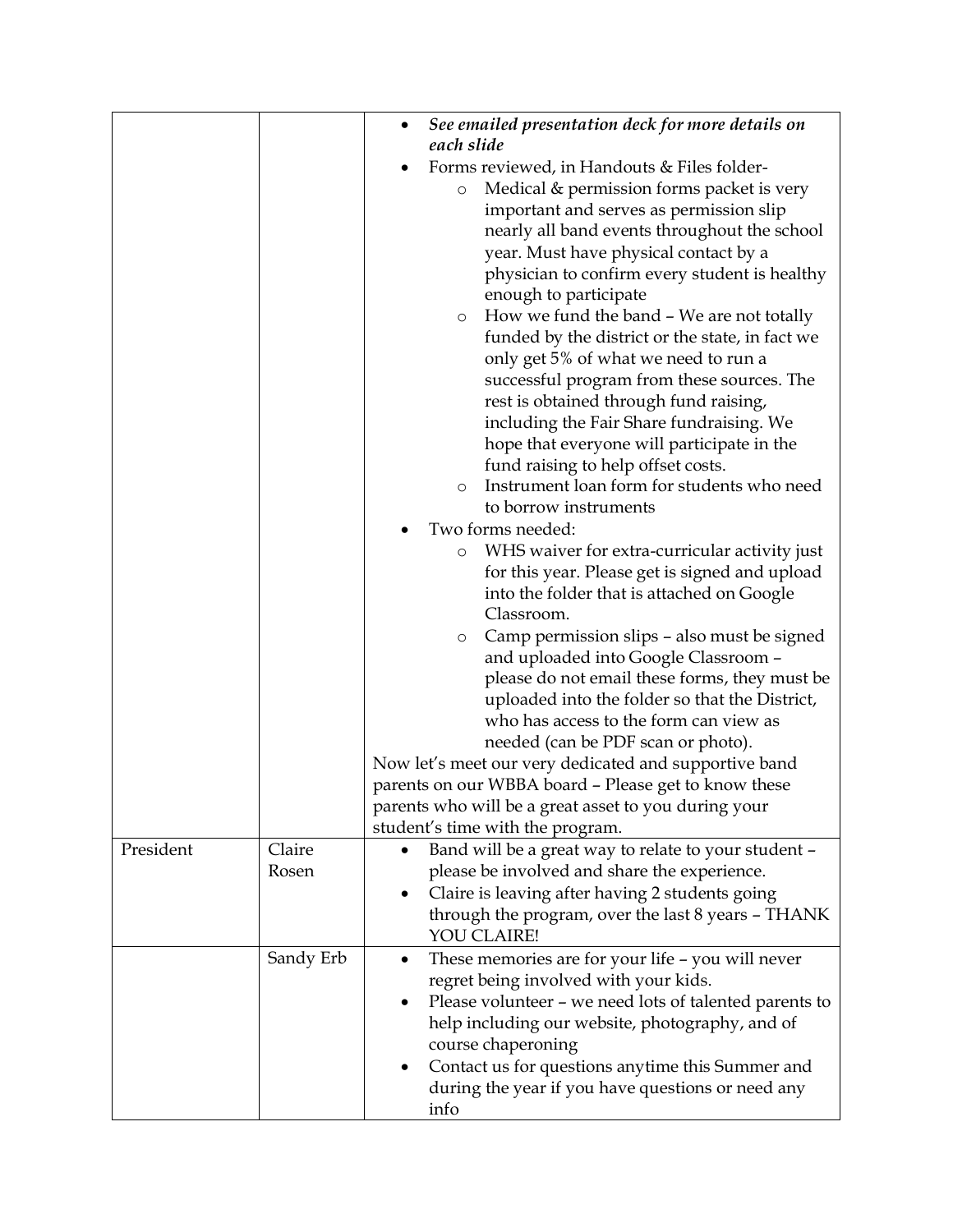| Treasurer              |                                         | Dave has been treasurer for 9 nine years but has<br>$\bullet$<br>been involved with the band over 20 years<br>Dave handles our finances - but is not here today, so<br>any questions will be handled by Antonella out<br><b>Financial Secretary</b><br>WBBA credit cards will be ordered instead of debit<br>cards for the following Board members:<br>Dave Kannberg - Treasurer<br>$\circ$<br>Sandra Erb - President<br>$\circ$ |
|------------------------|-----------------------------------------|----------------------------------------------------------------------------------------------------------------------------------------------------------------------------------------------------------------------------------------------------------------------------------------------------------------------------------------------------------------------------------------------------------------------------------|
|                        |                                         | Jennifer Schuler - Unforms Chair<br>$\circ$<br>Jason Smith - Equipment Chair<br>$\circ$                                                                                                                                                                                                                                                                                                                                          |
| Co VPs                 | Jen Schuler<br>Robin<br>Padilla         | Jen is outgoing VP, Robin staying and will be co VPs<br>with Pam Stannard<br>Please check charms for volunteer opportunities -<br>we need help during band camp, and throughout the<br>year<br>Welcome to Pam!                                                                                                                                                                                                                   |
| Financial<br>Secretary | Antonella<br>Takvorian                  | Loves helping and supporting the kids - you will<br>love it too!<br>Please make checks out to WBBA when you are<br>making any payments, and always put your<br>student's name on memo portion of the check.<br>Checks can be put in the box in the                                                                                                                                                                               |
| Recording<br>Secretary | Randi<br>Shane                          | Takes minutes of each meeting and also coordinates<br>$\bullet$<br>our Banquet and is Hospitality Chair<br>2 of Randi's kids have gone through the band<br>$\bullet$<br>program and Becca (the 3rd one) will be a Senior next<br>year.                                                                                                                                                                                           |
| Football<br>Program    | Pepper<br>Adair                         | We sell ads, starting now through July to help raise<br>$\bullet$<br>funds toward fair share and the program is really a<br>great keepsake for the fall football/marching/cheer<br>season<br>The top ad sellers by $7/16$ will be honored during<br>band camp with treats and prizes.<br>The program book is going to be outstanding so<br>please get involved, sell or buy ads                                                  |
| Ways & Means           | Lauri<br>London,<br>Caroline<br>Epstein | Ways & Means is a fancy way of saying fundraising<br>Please be involved - it's really fun<br>Fundraisers help raise money toward fair share,<br>trips, etc<br>Biggest fund raise is the coupon books - students<br>earn \$10-12 per book into their band account<br>We sell poinsettias/hydrangeas<br>Online fundraiser via Fundraise Genius - helps raise<br>money toward play-a-thon                                           |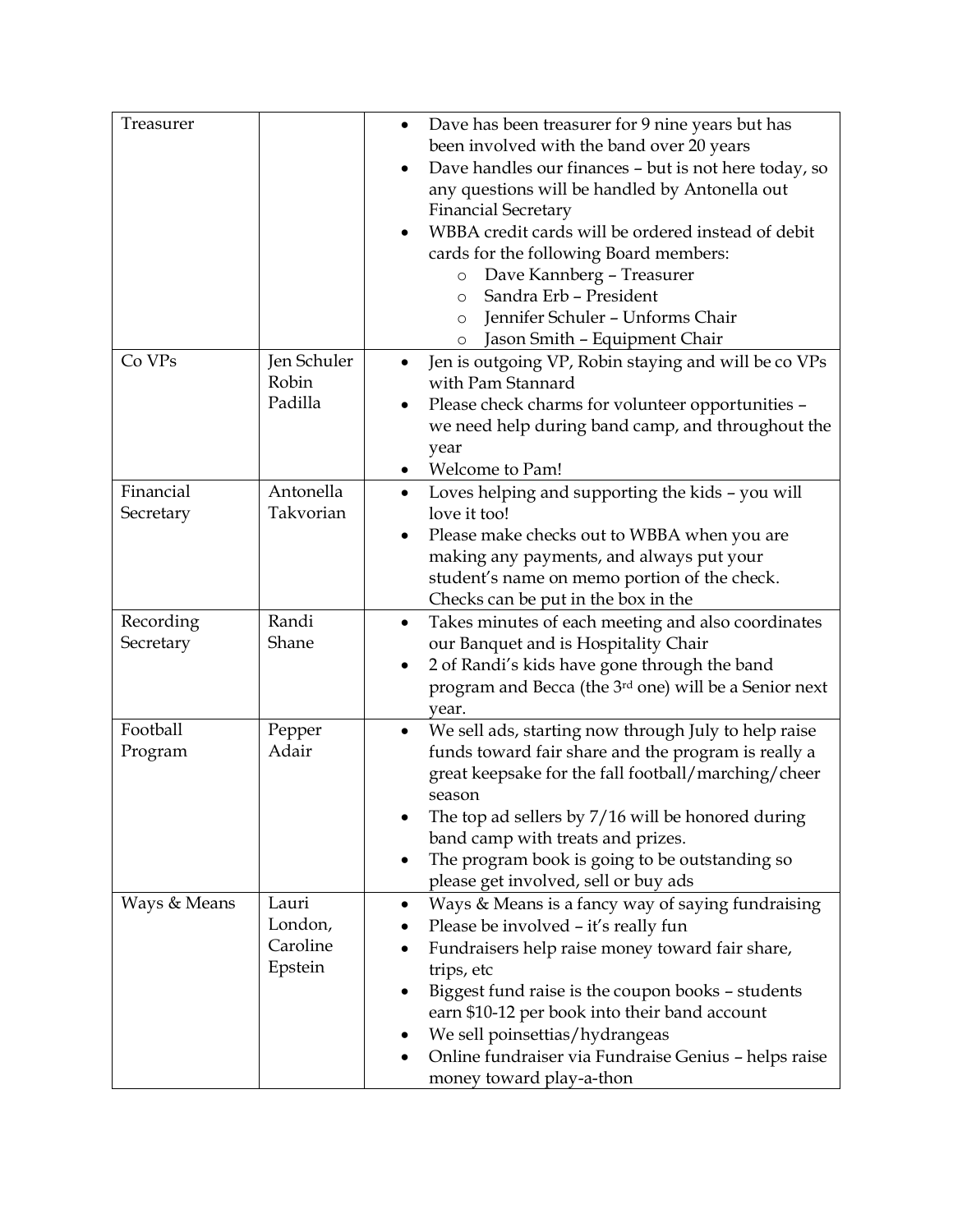|                           |                | Spirit nights at local restaurants - please come to<br>٠<br>these<br>New Way & Means chairs: Sally Lay & Michelle<br>DeArmas<br>Michelle has volunteered for the last 3 years and was<br>$\bullet$<br>formerly the PTO president @ Wellington Landings.<br>Has 2 band students and is looking forward to Ways<br>& Means together with Sally.<br>Sally very excited for the year - Sally's daughter<br>Victoria is a rising senior and Sally has really                                                                                                                                                                                                                                                                                                                                             |
|---------------------------|----------------|-----------------------------------------------------------------------------------------------------------------------------------------------------------------------------------------------------------------------------------------------------------------------------------------------------------------------------------------------------------------------------------------------------------------------------------------------------------------------------------------------------------------------------------------------------------------------------------------------------------------------------------------------------------------------------------------------------------------------------------------------------------------------------------------------------|
|                           |                | enjoyed volunteering and spending time with these<br>great kids                                                                                                                                                                                                                                                                                                                                                                                                                                                                                                                                                                                                                                                                                                                                     |
| Coral Sky<br>Amphitheatre | Sarah<br>Smith | Chair for both Coral Sky & SunFest - both will get<br>$\bullet$<br>back on track for this year. This is the most lucrative<br>fundraiser and only parents may volunteer for this<br>particular fundraiser<br>"Teams" training is required for all volunteers. Once<br>there is a training scheduled, Sarah will let parents<br>know. This is a safety training.<br>This is an amazing way to afford trips, etc<br>\$10 + True-up (tips/excess earned) - in the past up<br>$\bullet$<br>to \$26.65 per hour has been earned, depending on<br>excess that is earned, and goes into Student's<br>account and toward fair share and other student<br>expenses including trips.<br>SunFest does not need special training - please<br>٠<br>volunteer for SunFest, as long as it takes place this<br>year |
| Sponsorship<br>(Banners)  | Sally Lay      | Francesca will be taking on this responsibility with<br>٠<br>Sally moving to Ways & Means<br>The Banners program benefits the entire band<br>For \$500 - businesses can get a 4x6 banner facing the<br>drop off/pick-up lines. We estimate 2-3K people per<br>day see the banners. Sponsors also get recognition on<br>the website, as well as announced during halftime<br>show when possible.<br>Think of all the businesses you interact with and try<br>to sell them banners - this really helps the band                                                                                                                                                                                                                                                                                       |
| Equipment                 | Jason<br>Smith | Makes sure anything we need at rehearsals or<br>٠<br>performance where they need to go.<br>This isn't just for the male parents; we need help<br>from everyone<br>Jason is also an employee with Palm Beach County<br>and confirms that this is best school in the county                                                                                                                                                                                                                                                                                                                                                                                                                                                                                                                           |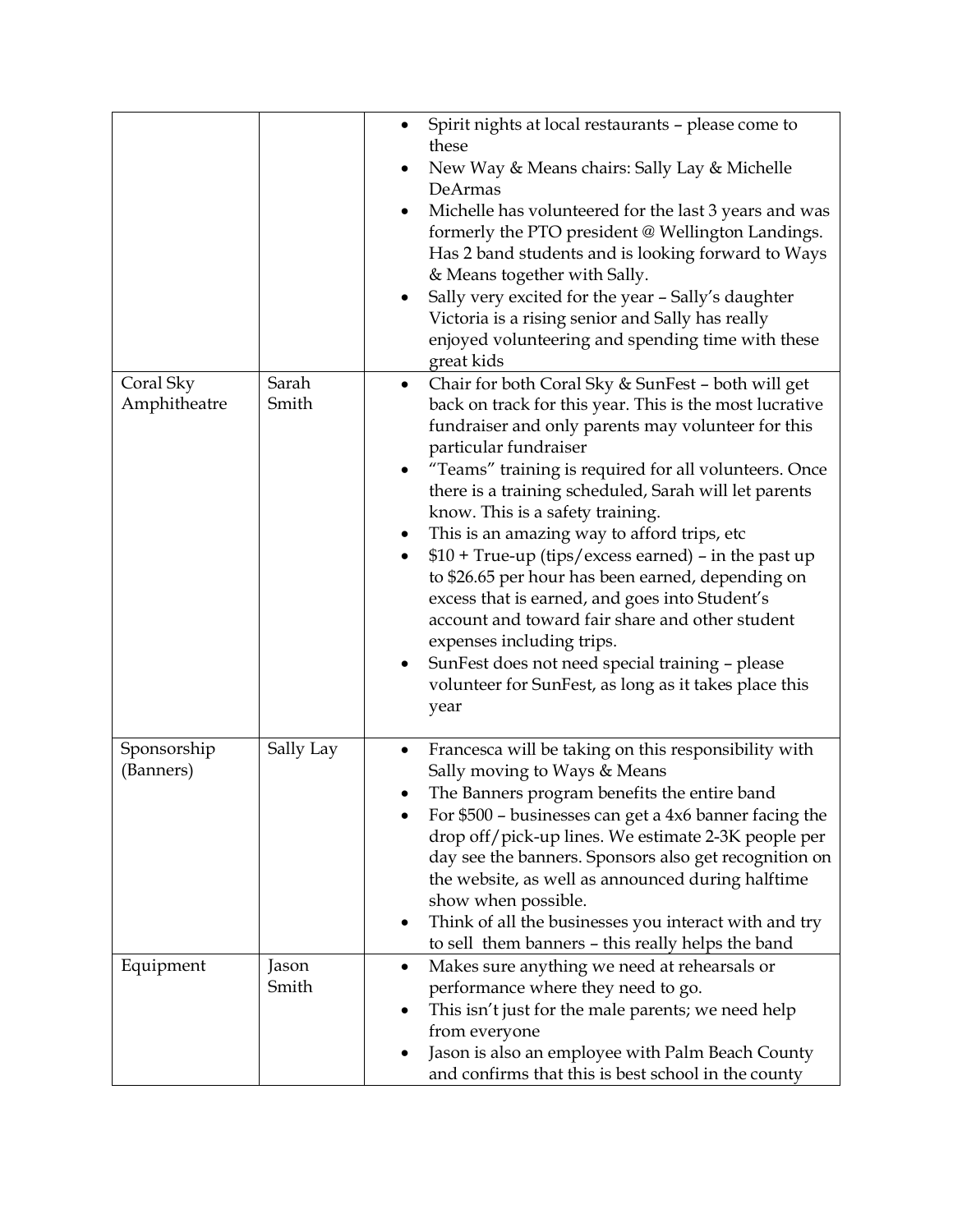|                         |                                                  | PLEASE volunteer to help - we need as many<br>$\bullet$<br>parents to help as possible                                                                                                                                                                                                                                                                                                                                                           |
|-------------------------|--------------------------------------------------|--------------------------------------------------------------------------------------------------------------------------------------------------------------------------------------------------------------------------------------------------------------------------------------------------------------------------------------------------------------------------------------------------------------------------------------------------|
| Uniforms                | Jennifer<br>Schuler &<br>Melanie<br><b>Stepp</b> | Will continue with supporting uniforms through the<br>end of the year, but we may need a replacement for<br>Jen (if she departs) to help Ms. Stepp. Info about<br>uniforms is on Charms. See slide for details to be<br>sure you know uniform parts, rain gear, marching<br>uniform, concert uniforms, etc.<br>Please PRE-order uniforms to be sure we have the<br>sizes needed for students this fall<br>How to care for info is also on Charms |
| Communications          |                                                  | Need a new Communications chair please let us<br>$\bullet$<br>know if you are interested<br>Stay tuned on our website - will be redone soon                                                                                                                                                                                                                                                                                                      |
| Auxiliary               |                                                  | No new info now - Please come see us in the fall and<br>$\bullet$<br>at our competitions                                                                                                                                                                                                                                                                                                                                                         |
| <b>Public Relations</b> |                                                  | Need a new PR chair if anyone is interested<br>$\bullet$<br>We post of Facebook, Instagram<br>We work to obtain grants - if you know of<br>organizations looking to donate to worthy causes,<br>please let us know                                                                                                                                                                                                                               |
| <b>Band Trip</b>        |                                                  | We are awaiting approval from the District - more to<br>$\bullet$<br>come on this on travel approval<br>Also awaiting final confirmation that the LNYDP is<br>indeed happening<br>If London trip is not approved, or does not occur, we<br>will schedule another trip, could in or out of state                                                                                                                                                  |
| Upcoming dates          |                                                  | First performance August 3rd<br>$\bullet$                                                                                                                                                                                                                                                                                                                                                                                                        |

Questions from chat/virtual meeting:

- Are all the equipment accessories required YES, but if someone needs financial assistance, please contact MS Oser
- Charms calendar is the same for everyone on Charms
- Must purchase accessories through the band so they are the correct ones with our logo
- Away games do we travel on buses? Usually unless very close by, such as Palm Beach Central HS
- Fair Share amount for 2021-2022 is TBD.
- Practice schedule go to Charms to see the calendar
- How many parades We usually do a few each year, but will know for sure soon. Probably 3 at least